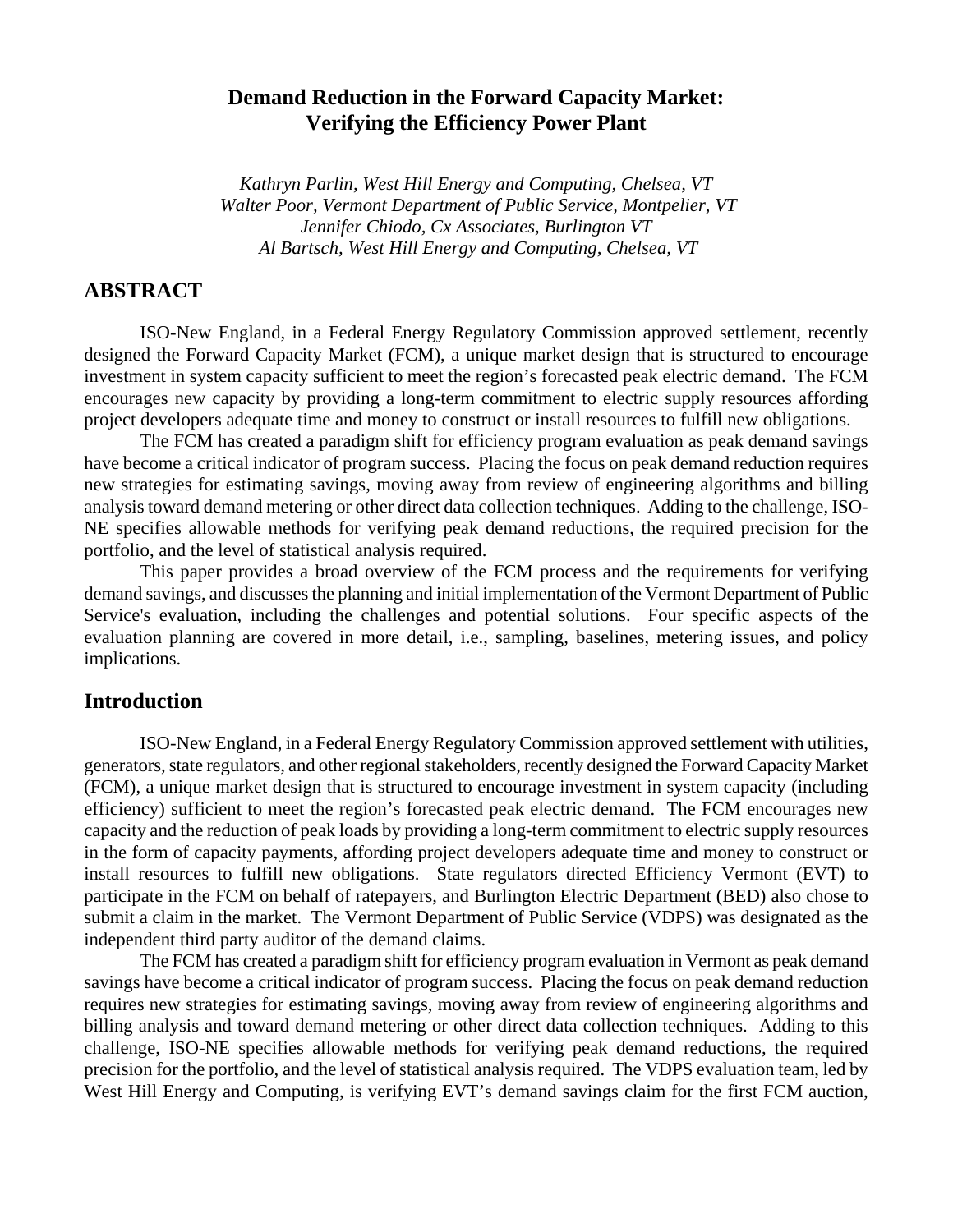including measures installed from January, 2007 through April 2010.

Between the rigorous ISO standards and the VDPS's limited experience with verifying demand reduction, the VDPS evaluation team and EVT have encountered a steep learning curve in implementing the M&V plan. This paper provides a broad overview of the FCM process, a discussion of the issues that we encountered in planning and implementing the M&V plan, the solutions adopted and the policy implications of Vermont's contribution to the FCM. The remaining sections of this paper cover the background, planning and implementation issues, policy implications and conclusions.

# **Background**

 The FCM recognizes that capacity requirements can be met equally by either increasing supply or decreasing demand, resulting in direct competition between generation and efficiency to meet the demand for electricity. ISO-NE annually holds a competitive auction to procure necessary resources to meet its forecasted required capacity three years in advance at the lowest possible price. Both new and existing prequalified resources, including both traditional resources and energy efficiency, can participate in the auction. Only new resources can set the clearing price in order to ensure enough new capacity is procured, but all resources are paid the clearing price, subject to performance incentives and penalties. The first auction took place in 2007 for a delivery period commencing on June  $1<sup>st</sup>$  2010.

 Project sponsors submit a qualification package prior to the auction where they disclose the capacity supply or reduction that they expect to provide and the market price necessary to acquire those resources. For efficiency providers, this translates into a requirement to submit a forecast of expected savings acquisitions, and a plan that corroborates that forecast, including the funding source. Further, efficiency resource providers must submit a plan for the measurement and verification (M&V) of their claim.

 The M&V Plan is required to detail how efficiency project sponsors will meet standards outlined in the ISO-NE Manual for Measurement and Verification of Demand Reduction Value from Demand Resources (ISO-NE, 2008). Failure to meet the ISO requirements could result in forfeiture of auction payments or financial penalties. The manual delineates the requirements for numerous aspects of the M&V, including statistical sampling, baseline conditions, metering, reporting and data maintenance and independence in auditing. EVT and BED submitted substantially similar M&V plans, proposing the use of IPMVP Option A: Partially Measured/Stipulated Measurement for establishing the value of prescriptive energy efficiency measures. Options B, C, and D are cited for use in validating custom resources.

## **Planning and Implementation Issues**

The evaluation team encountered a number of issues associated with planning for and implementing the M&V plans.

- Sampling was found to be substantially more complex than a standard evaluation due to the twin requirements of meeting the rigors of ISO specifications while also accounting for the real time complexities created by the changes that inevitably occur as efficiency projects move from conception to completion.
- Establishing baselines for both retrofit and new construction (NC)/market opportunity (MOP) markets is problematic due to the logistical hurdles of defining the baseline and the lack of an effective measurement method.
- Metering and analysis also presents a challenge for small efficiency providers, as a substantial expansion of metering capabilities is required to qualify a resource for payment under the FCM.

These three specific aspects of the evaluation planning are covered in more detail below.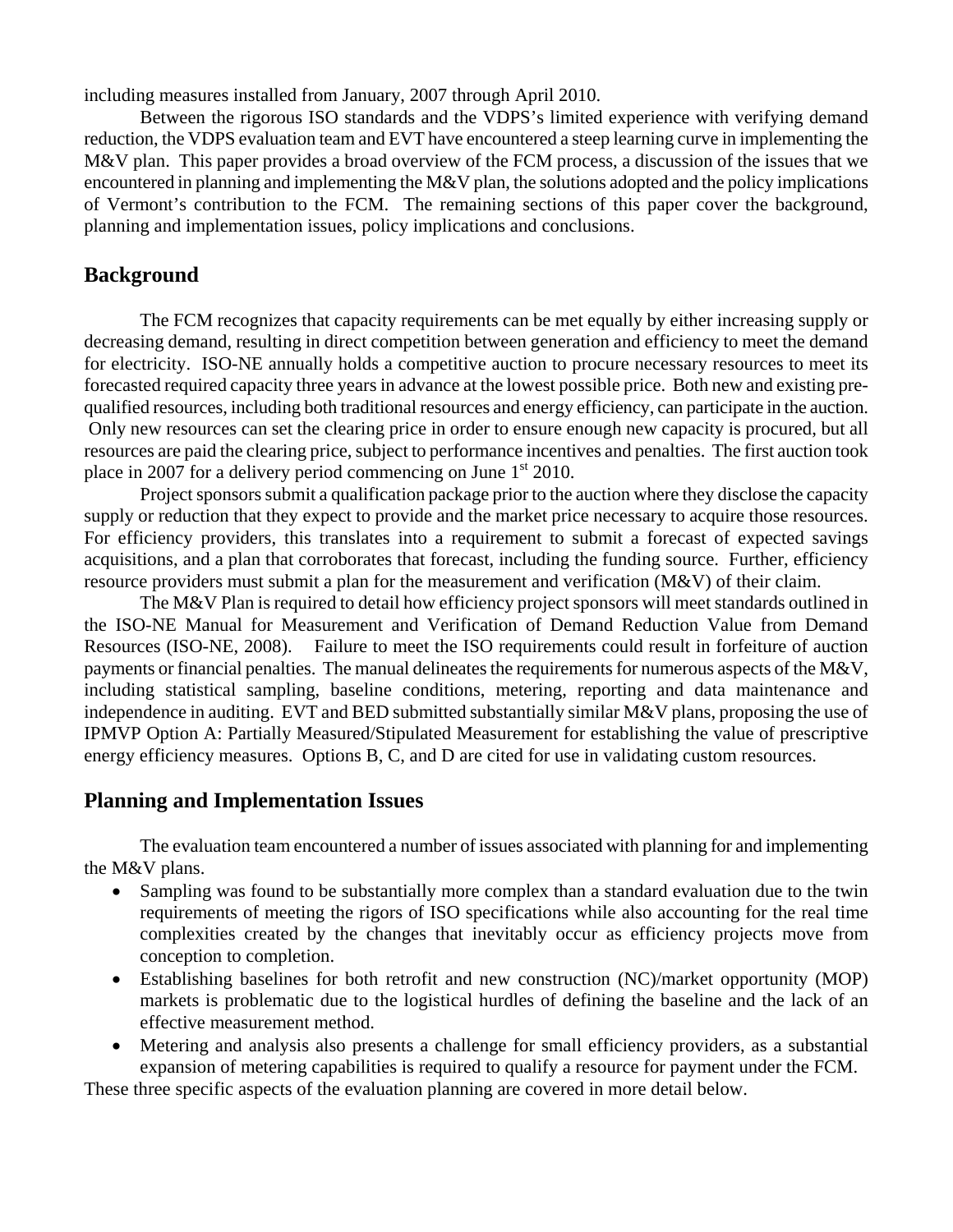### **Sampling**

 EVT completes a total of about 800 to 1,000 custom C&I projects per year and the initial FCM auction covers more than two years of program implementation. Thus, verifying the demand reduction for this component of EVT's portfolio requires sampling. ISO-NE requires that the results meet the 80/10 confidence/precision target for the entire portfolio.

 Sampling for the custom C&I projects was problematic on a number of levels. As is generally consistent with sampling strategies, the foundation of our approach was to consider the sources of uncertainty in the demand savings and how the projects can be stratified to ensure that the sample is representative and covers a wide range of projects. This entire process became a balancing act between identifying the various sources of uncertainty and trying to develop a workable stratification plan. Some of the issues that arose and their contribution to the final sampling and stratification plan are summarized in Table 1 below.

| <b>Source</b>                   | <b>Issue</b>                                                                                                                                                                                                                                                                                                                                                   | <b>Current Approach</b>                                                                                                                                                                                               |
|---------------------------------|----------------------------------------------------------------------------------------------------------------------------------------------------------------------------------------------------------------------------------------------------------------------------------------------------------------------------------------------------------------|-----------------------------------------------------------------------------------------------------------------------------------------------------------------------------------------------------------------------|
| <b>Type of</b><br><b>Market</b> | 1) Baselines are defined according to whether<br>the project is retrofit or NC/MOP.<br>2) Retrofit projects may require pre-installation<br>metering.                                                                                                                                                                                                          | 1) Stratify by type of market<br>2) Attempt real-time sampling for<br>retrofit projects; this process is<br>complex and may not produce<br>the desired results                                                        |
| <b>Project Size</b>             | Small, medium and large projects tend to<br>1)<br>generate different types of errors and<br>uncertainties.<br>2) FCM bid is for both summer and winter peak<br>demand reduction, so the defining the size of<br>the projects is not straightforward.                                                                                                           | 1) Use the higher of the winter or<br>summer peak reduction as the<br>stratification variable<br>2) Stratify by size (small, medium,<br>large)                                                                        |
| <b>End Use</b>                  | Measures within specific end uses tend to<br>1)<br>have the same sources of uncertainty and<br>require similar metering strategies.<br>C&I custom projects address a wide range of<br>2)<br>end uses, and many end uses have only a few<br>projects.                                                                                                           | 1) Compromise by stratifying on<br>three end use categories                                                                                                                                                           |
| <b>Seasonality</b>              | 1) Demand reductions are claimed separately for<br>the winter and summer performance hours.<br>Some measures are non-seasonal and can be<br>2)<br>verified at any time.<br>3) Other measures, particularly HVAC and<br>refrigeration, tend to have weather-dependent<br>savings that need to be verified. during the<br>specific winter or summer peak period. | 1) Stratify by summer/non-<br>seasonal v winter<br>2) Design the M&V plan to allow<br>for sufficient time for seasonal<br>metering<br>3) Plan for scheduling flexibility<br>to allow short turn around when<br>needed |

**Table 1.** Summary of Sampling Issues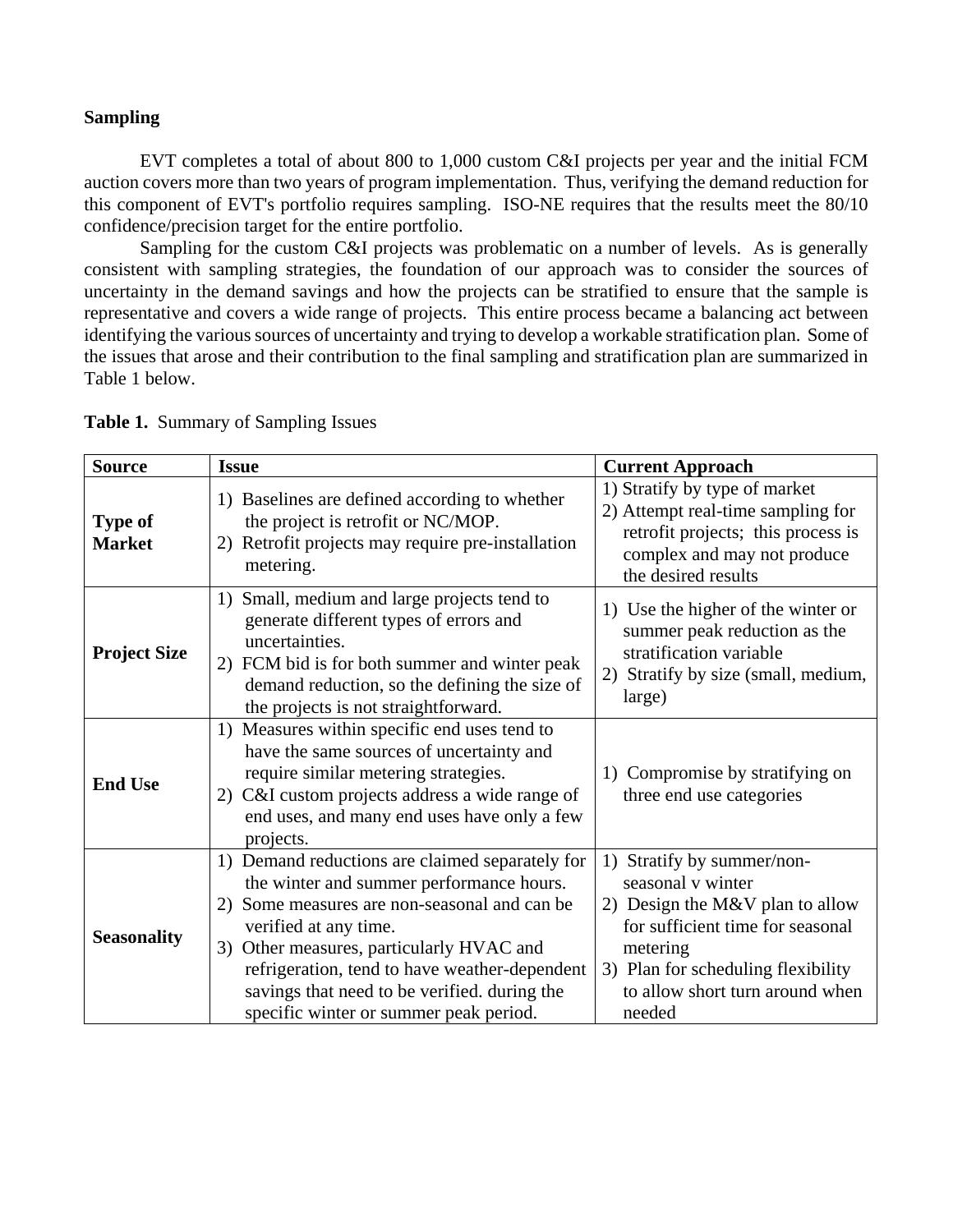The final stratification scheme for the custom C&I component of EVT's portfolio included four variables:

- market type (retrofit projects or market opportunity (MOP)/new construction (NC) projects
- end use (HVAC, lighting and other)
- size (small, medium, large, based on the higher of the summer or winter peak reduction)
- seasonality (winter peaking and summer/non seasonal peaking)

The sampling unit was the project/end use, i.e., a specific end use for each project was selected. This approach does not call for a comprehensive review of the project as a whole. However, interactive effects between end uses need to be considered during the project review.

### **Baselines**

ISO defines Baseline Conditions for demand resources as "the kW load that would have existed, in the absence of a demand reduction measure that affected such measure's load" (ISO-NE, 2007). With the exception of retrofit projects that receive ISO compliant pre-installation metering, the establishment of baseline kW values over the performance period introduces the highest degree of uncertainty in the verification of the demand reduction claims. Hourly calculation of baseline conditions is required for timeor weather-dependent loads.

Establishing baselines for both retrofit and MOP/NC projects is problematic on a number of levels. The baseline for retrofit projects is the existing conditions prior to the upgrade, which raises a host of questions about how to select projects prior to completion and obtain pre-installation metering in the required time frame. Although MOP/NC projects are typically compared to state or federal code, where applicable, or standard practice when supporting information is available, interpretation of the code for a specific situation is not necessarily straightforward. These issues are explored in more depth below.

### **Baselines for Retrofit Projects.**

The baseline for retrofit projects is easily and clearly defined as the existing conditions prior to the efficiency upgrade. The ISO FCM standard adopts this definition, with the caveat that if the baseline cannot be measured, an alternative is to use state or federal energy code, or standard practice if no code applies. While it is simple enough to determine the baseline, obtaining valid measurements of the baseline operating conditions raises major logistical hurdles. In order to be able to gain access to the site in a timely manner, the projects need to be selected prior to the installation, when only preliminary information about the planned measures is available. This situation has numerous implications for the sampling, metering and program implementation, as illustrated in Figure 1.

For the initial FCM auction, the DPS evaluation team decided to establish and test a process to obtain pre-installation metered data for retrofit projects, with the exception of lighting efficiency projects which were not expected to require pre-installation metering. The program implementers provided a list of retrofit projects in the pipeline. The evaluation team then selected the projects using systematic sampling and doubling the sampling rate to allow for "dry holes," i.e., projects that do not complete. The list of selected projects was sent back to program staff to obtain the preliminary project files and the projects were assigned to evaluation engineers to develop the sampling plans.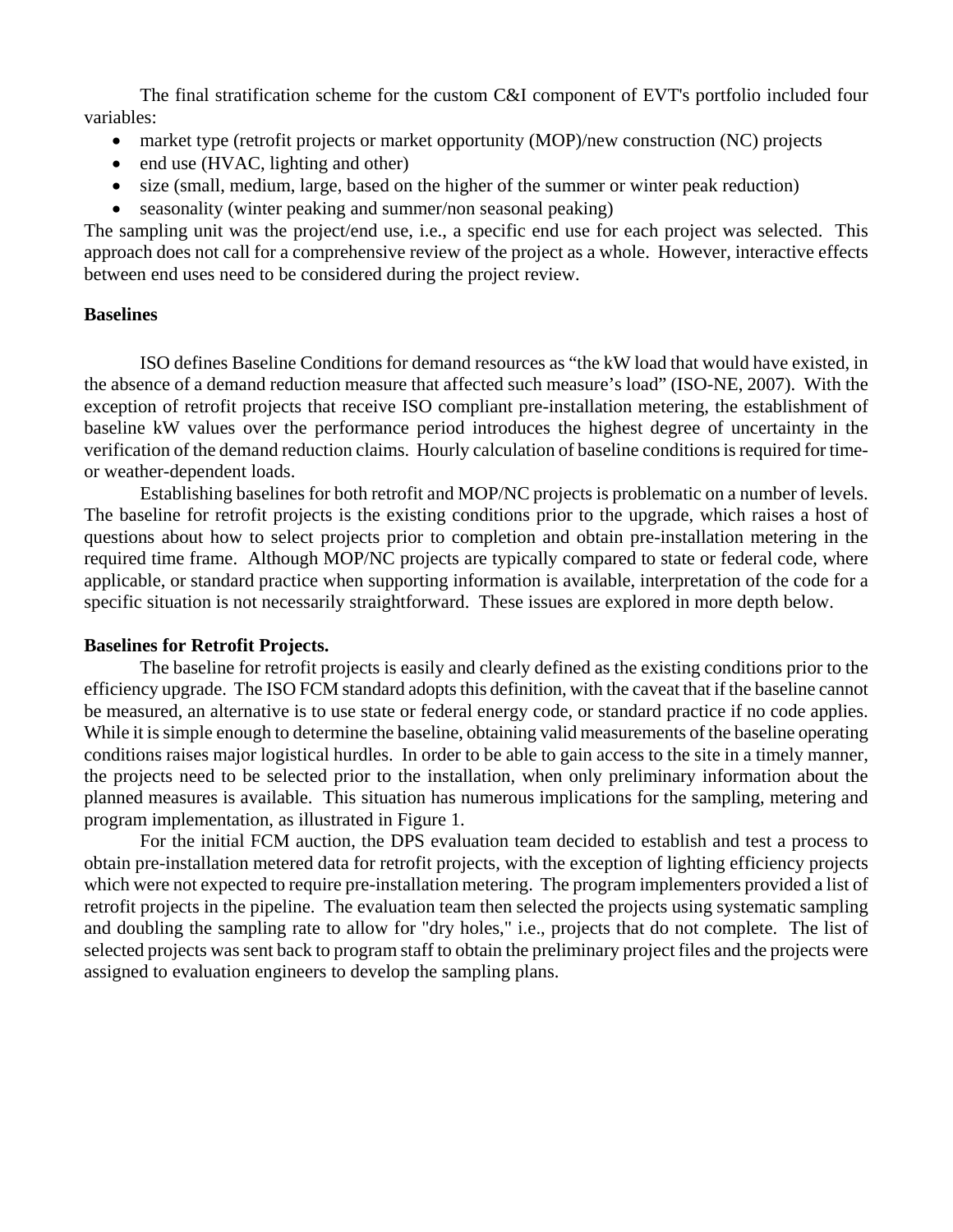

**Figure 1.** Pre-Installation Metering Issues and Current Approach

The results of this process were mixed. A total of 23 HVAC and other non-lighting efficiency projects were selected for pre-metering prior to December, 2008. Out of the 23 projects, only 5 turned out to be candidates for pre-metering, as summarized in Table 2 below.

The entire process of selecting project for pre-installation metering was costly, time-intensive and did not produce the desired results, leading us to consider other possibilities. One option is to conduct all of the sampling after project completion and use other methods for determining the baseline. For projects that actually require pre-installation metering, the solution may be to apply ISO's alternative strategy and rely on state or federal code to establish the baseline.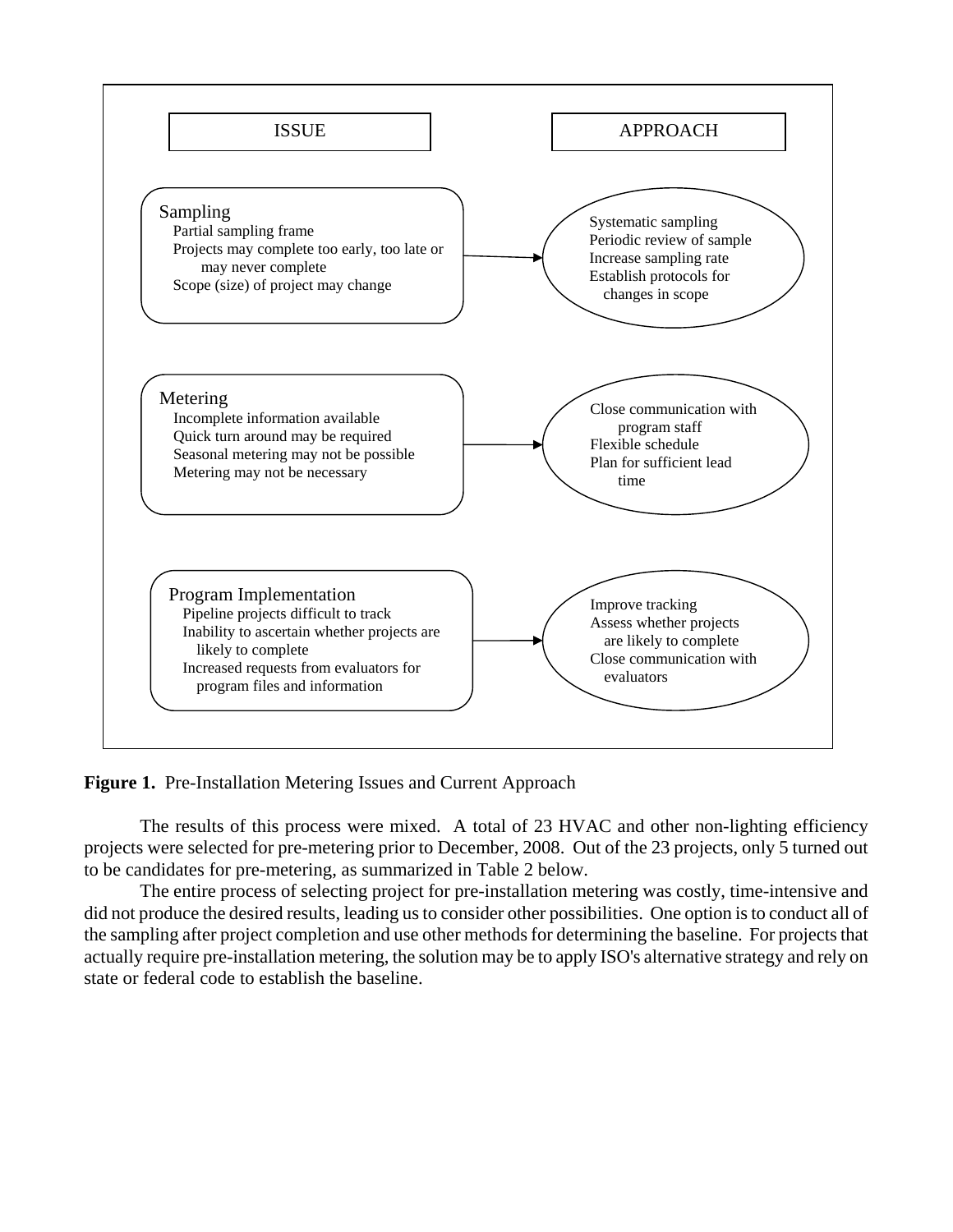### **Table 2.** Disposition of Pre-Metering Sample

|                                 | # of<br><b>Projects</b> | <b>Description</b>                                                                 |
|---------------------------------|-------------------------|------------------------------------------------------------------------------------|
| <b>Total Selected</b>           | 23                      |                                                                                    |
| Removed from sample.            |                         | 6 did not install measures in selected end use, 1<br>participant was uncooperative |
| On hold                         | $\overline{2}$          | Projects not currently active, but may complete at<br>a later date                 |
| Completed prior to pre-metering | $\mathcal{I}$           | Pre-metering not possible, but baseline may be<br>established using other methods  |
| No pre-metering required        | ↑                       | Baseline can be established with post-installation<br>metering                     |
| Possibility of pre-metering     | 5                       |                                                                                    |

### **Baselines for New Construction and Market Opportunity Projects.**

 For MOP and NC projects, state energy codes or federal standards generally apply, and establishing the ISO baseline should be relatively straight forward. Further investigation, however, suggests that even baselines for code-related installations can be more complicated than one might expect. Some examples are discussed below.

- The process of adopting of a new code or changing to an existing code creates a transition period where the applicability of the code is often defined by the timing of the permit application. For instance, Vermont enacted a general statewide commercial energy code for all commercial new construction in January of 2007. However, project permit dates are not obtained as part of program implementation and thus it can be difficult to make a clear determination of the correct baseline.
- In reality, "standard practice" is often in a state of flux, particularly in the custom C&I market. Vermont is a small state with a limited evaluation budget and the C&I market is highly diverse. Market characterizations are not available for many of the types of applications that arise. Under these circumstances, baselines must be based on external resources, including non-regulated government publications (e.g., DOE and FEMP requirements), product research, knowledge of the practices in other regional energy efficiency programs, and evaluation engineer experience with similar measures.
- Even when the baseline equipment has been defined, we are still in the position of trying to characterize the counterfactual, i.e., how the alternative (baseline) equipment would have performed had it been selected instead of the efficient model. Since metering has demonstrated that many of the installed measures are not performing as expected, it is unlikely that baseline conditions can be reliably calculated without potential for error, even when such calculations are informed by post installation metering data.

 Evaluators should also consider the possible interaction between standard practice and net effects. ISO requires that the demand reduction be reported as gross savings that do not incorporate net effects such as free riders or spill over. However, EVT's programs have been operating since 2000 and the line between standard practice and net effects is not always clear. For example, electric injection molding machines are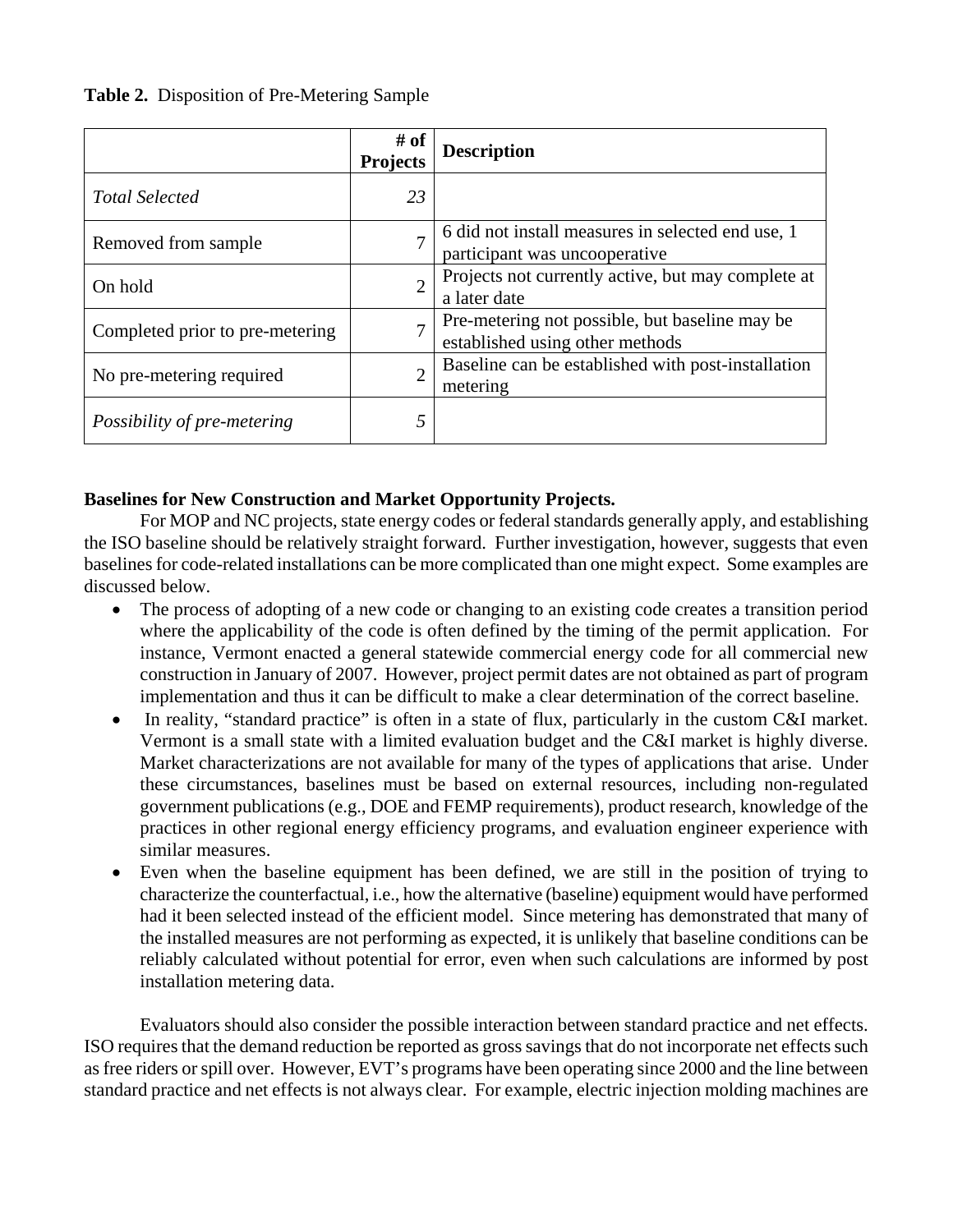substantially more efficient that hydraulic machines and are an efficiency measure promoted by EVT. For market opportunity projects, the baseline is a hydraulic IM machine. It is becoming clear over time that some manufacturers have come to recognize the substantial benefits associated with the electric IM machines, suggesting that "standard practice" for at least some proportion of manufacturers is the electric IM machine. This situation raises the question whether the gross savings for this measure are the savings in comparison to the hydraulic machine and the proportion of manufacturers who would have installed the electric machines are free riders, or whether "standard practice" should somehow account for the proportion of manufacturers in the overall market who choose electric over hydraulic.

#### **Metering and Analysis**

 The FCM claim is the first time that extensive metering has been pursued to verify Efficiency Vermont's claimed demand reduction. The combination of the stringent ISO standards, the sheer quantity of the projects to be metered and the typical issues that arise in translating metered measurements to actual savings contributed to a rather steep learning curve. The main challenges encountered by our team are meeting the ISO measurement requirements, coping with the increased volume of projects to meter, maintaining independence, addressing changes over time, developing robust and defensible methods, and establishing a realistic schedule for project completion, as explored in more detail below.

#### **ISO Measurement Requirements.**

 The ISO standards on measurement error are quite stringent. ISO requires that direct measurement of the kW with an accuracy of no less than 2%. In addition, measured proxy variables, such as temperature and flow, must result in a calculated kW with an accuracy of no less than 2%. This approach necessitates the use of specific measurement equipment and also appears to preclude some commonly used, and often irreplaceable, measurement and verification tools, including building management system trend data and the use of lower cost current loggers to measure a subset of comparable loads over time (RLW Analytics, 2008).

 In some cases, it is clearly not possible to meet the 2% standard. For instance, small projects often have equipment current below the 5 AMP minimum established for a Dent Elitepro Logger coupled with 50 amp current transformers (CTs). Metering at the low end of the CT range increases the % error. Because efficiency portfolios typically include many small projects, it is essential that the tools necessary to accurately measure and log small loads be identified and incorporated into the list of compliant verification equipment.

 Seasoned evaluators may question the wisdom of these strict criteria, given that other sources of error are likely to be substantially larger and less tractable than measurement error. A recent study demonstrates that measurement error of 5% or more (over double the ISO standard) has only a very small impact on the overall error (RLW, 2008).

#### **Volume of Metered Projects.**

 A census of large projects and 80 small to medium projects are expected to be metered for the first FCM auction period. These projects often include multiple measures, and the evaluation team expects to have 24-36 DENT Elitepro data loggers deployed almost constantly during the three month summer performance period. This type of high volume metering over a three month period necessitates a high degree of quality control, a significant challenge given that meters are being implemented by three different organizations, including the two project sponsors and the VDPS.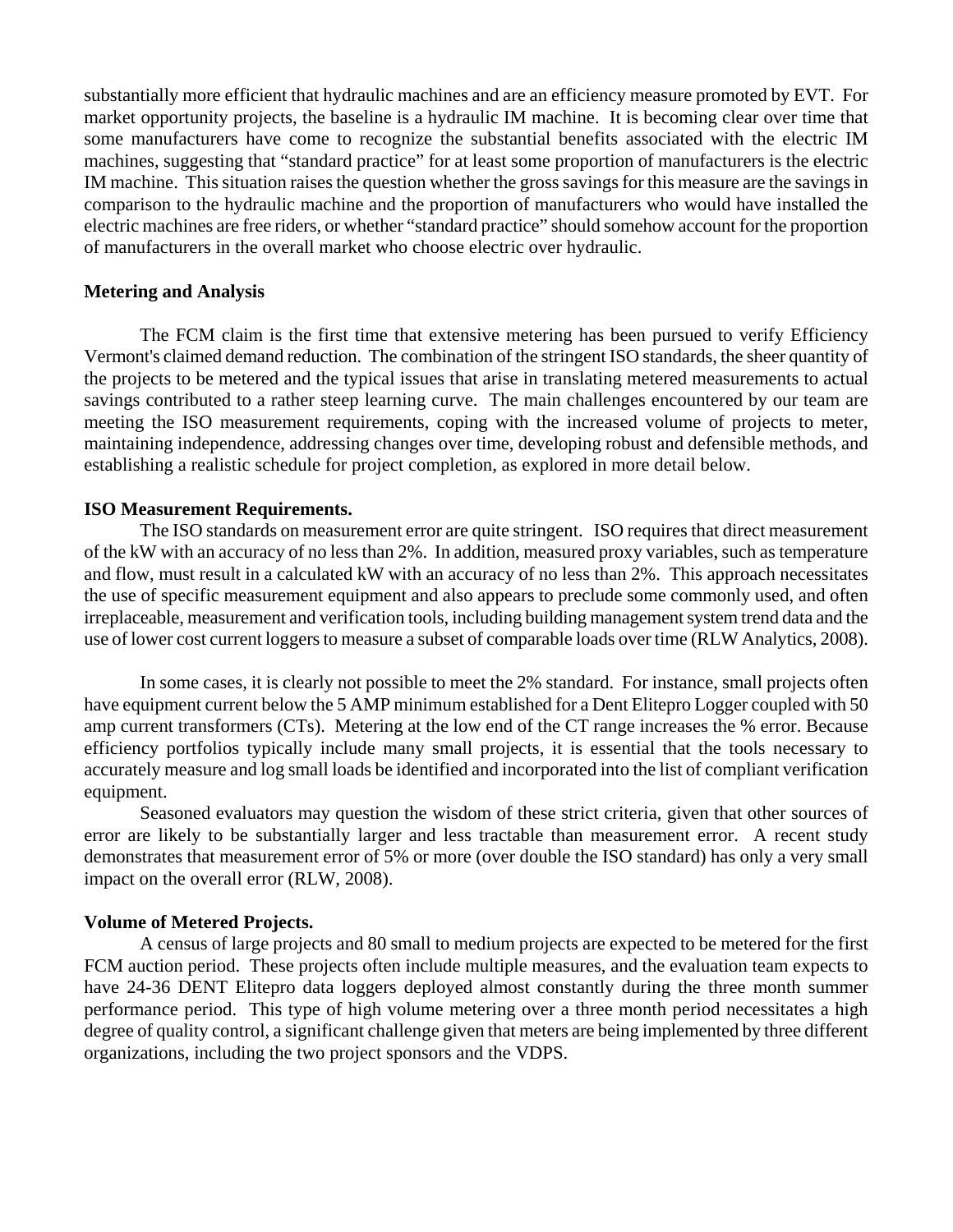#### **Maintaining Independence.**

 Independence is the foundation of third party evaluation, and vigilance is required to ensure that the proper distance is maintained between implementers and evaluators. In addition, the evaluation team needs to avoid the reality or appearance that the final savings claims for specific projects could be influenced by the evaluation activities.

 Our team discovered that this issue became more complex in the context of the FCM verification. Projects were selected for metering and verification prior to the finalization of EVT's claimed savings for program years 2008 and 2009, resulting in a situation in which program staff are aware of the projects under review prior to completing their savings claims. While the evaluation team and program staff are working together in good faith, it is entirely possible that simply knowing that the project is under review may affect the program's internal QC process, however inadvertently. In an attempt to address these issues, the parties agreed that the metered data collected by the evaluation team is not made available to program staff until after the savings have been finalized.

 Specific situations have also arisen that tested our process. For example, when the evaluation team tried to schedule pre-installation metering at one site, the participant was highly interested and requested access to the metered data. The evaluation team did not see any way to provide the data to the participant without also allowing program implementers access to the data. While this project was eventually dropped from the sample for a variety of reasons,this type of situation could be a potential source of bias if more savvy customers effectively remove themselves from the sample by requiring that any metering results be made available to them.

#### **Changes Over Time.**

 Although the ISO requirements clearly indicate that the demand reduction values should reflect typical operating conditions as well as provide guidance on adjusting for temporal and seasonal variations, it is silent on cyclical changes over the life of the measure, a particularly germane issue in our current economy. In the process of scheduling site visits, our evaluation team has found equipment that is not yet functioning as expected and devices that were taken off line until business picks up again. Consequently, it is not possible to measure the demand under "typical" conditions, or even to be able to define typical conditions beyond the short term. This issue is further compounded by the fact that the savings are claimed for a five-year commitment period.

 Evaluators also need to consider that changes in the operation of the equipment could occur as a direct result of evaluation activities. One metered commercial project was found to have HVAC equipment that shuts down in the middle of the afternoon, although the owner claimed that it operated until 6:00 PM. It seems entirely possible that the owner learned about the actual HVAC operation schedule through the verification process and could modify the controls accordingly, thus changing the demand reduction associated with this project.

#### **Assumptions and Methods.**

 Demand reduction cannot be directly metered. While the ISO standards are highly specific about measurement error, sampling error and metering, they provide little direction regarding the numerous engineering decisions that arise when estimating demand savings during the performance hours. The section of the manual that most directly related to this issue instructs evaluators to control for all types of bias, including the bias associated with engineering modeling.

 Estimating demand reduction is more complex than simply measuring the kW demand within 2% accuracy. With or without metered data, accurate estimation of demand reduction is dependent on engineering judgment. Even under the most stringent protocols, the metering data needs to be interpreted to estimate the demand reduction during the performance hours.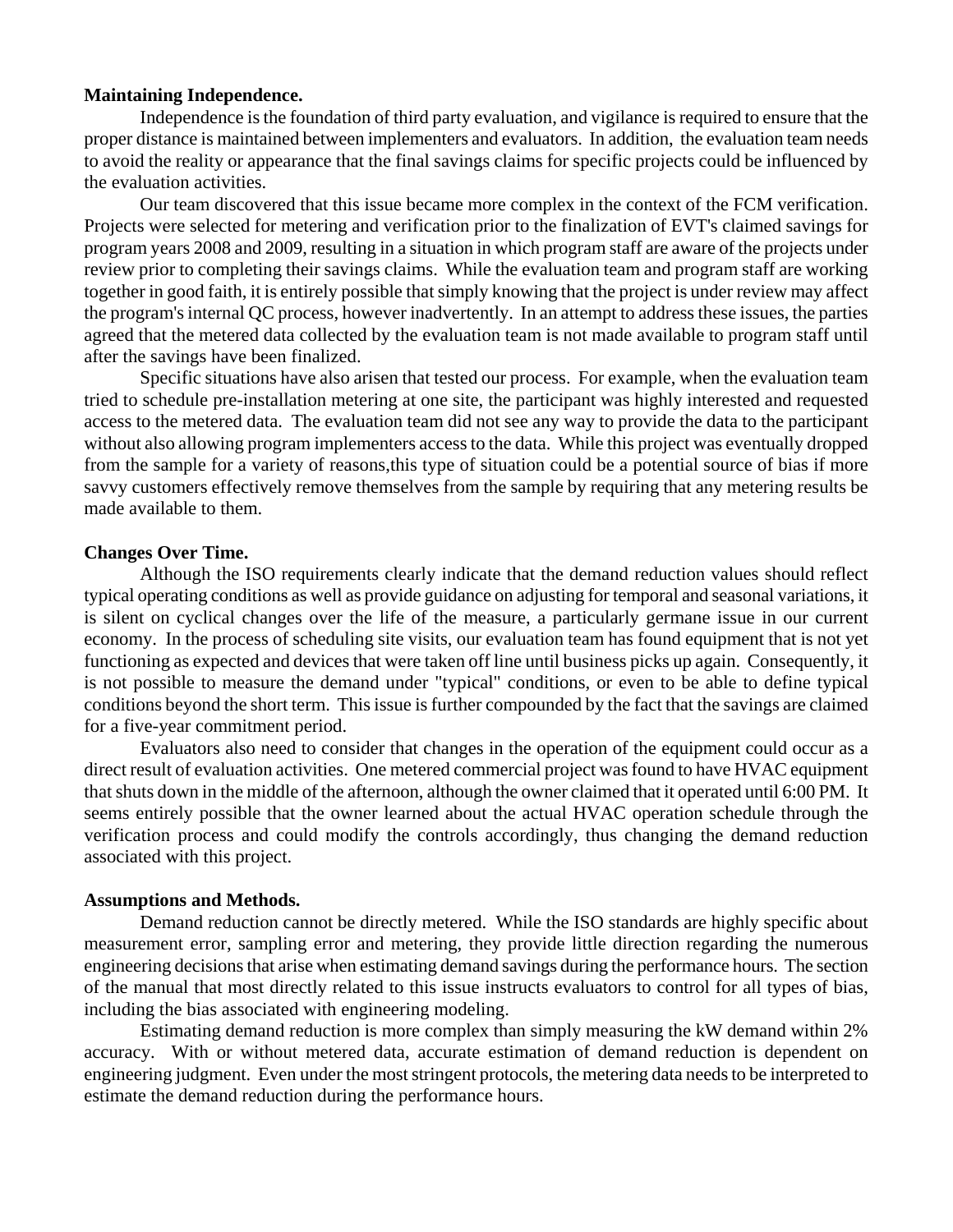In situations where there is a high degree of uncertainty regarding savings and no clear method to reduce the uncertainty, a common practice among implementers and evaluators is to establish a conservative estimate, i.e., the savings are not likely to be below the claimed value. This approach allows implementers to claim real savings without overstating program impacts based on unverifiable parameters. However, under a strict interpretation of ISO requirements, this approach introduces a downward bias that would not meet the standard.

#### **Scheduling.**

 Planning and scheduling the metering has turned out to require more lead time than we initially anticipated. The process of obtaining the project files, writing up the metering plan and scheduling the metering visit with the participant can easily take a month or more before the metering even starts, particularly in the summer when it is harder to reach the participants. The need to conduct seasonal metering for some projects has also added another level to the project management. While a project with an air conditioning upgrade may be assigned in December, the metering will not be scheduled until the following summer, making it more difficult to track the overall status of the project.

#### **Policy Implications**

 The Forward Capacity Market's first two auctions have attracted the interest of numerous providers of demand resources. Over 2,400 MW of new and existing demand resources cleared at the low market price in the first auction and approximately 2,900 MW cleared in the second. A significant portion of these demand resources was submitted by energy efficiency resource providers. Vermont's project sponsors submitted bids in the FCM auctions that were conservative estimates of efficiency portfolios planned for acquisition in the near term, and assumed a continuing level funding commitment to efficiency in the longterm. Unlike some other small providers, Vermont sponsors submitted claims for savings for both prescriptive and custom measures.

While EVT's efficiency savings are already required to undergo scrutiny under state requirements for performance, the level and rigor for verifying C&I custom projects under the methodology outlined by the ISO is unprecedented in Vermont. The level of resources necessary to undertake this verification has raised the question of whether verifying certain custom measure types to ISO standards is cost prohibitive.

However, the benefits of the additional M&V rigor undertaken for the FCM extend beyond just a new revenue stream. The process itself is likely to increase the confidence that resource planners have in efficiency as an alternative to transmission or distribution projects. Further, regional cooperation between small efficiency providers resulting from the FCM will provide consistent, updated data to use in further improving the accuracy of savings claims, while reducing the costs of verification for individual participants. Finally, the overall increased accuracy and confidence in savings claims validated by the FCM verification process also is likely to increase customer confidence in efficiency, and allow providers to more effectively target implementation of peak demand resources.

### **Confidence in Claims**

 EVT has been implementing quality efficiency programs since 2000. During that period EVT has received national recognition in addition to steady program support from the Vermont legislature. This period has also seen the term "compact fluorescent light bulb" penetrate the nation's collective vocabulary, and a general "green revolution" promoting energy efficiency in all aspects of building design. Despite these accomplishments, resource planners continue to lack confidence that energy efficiency resources will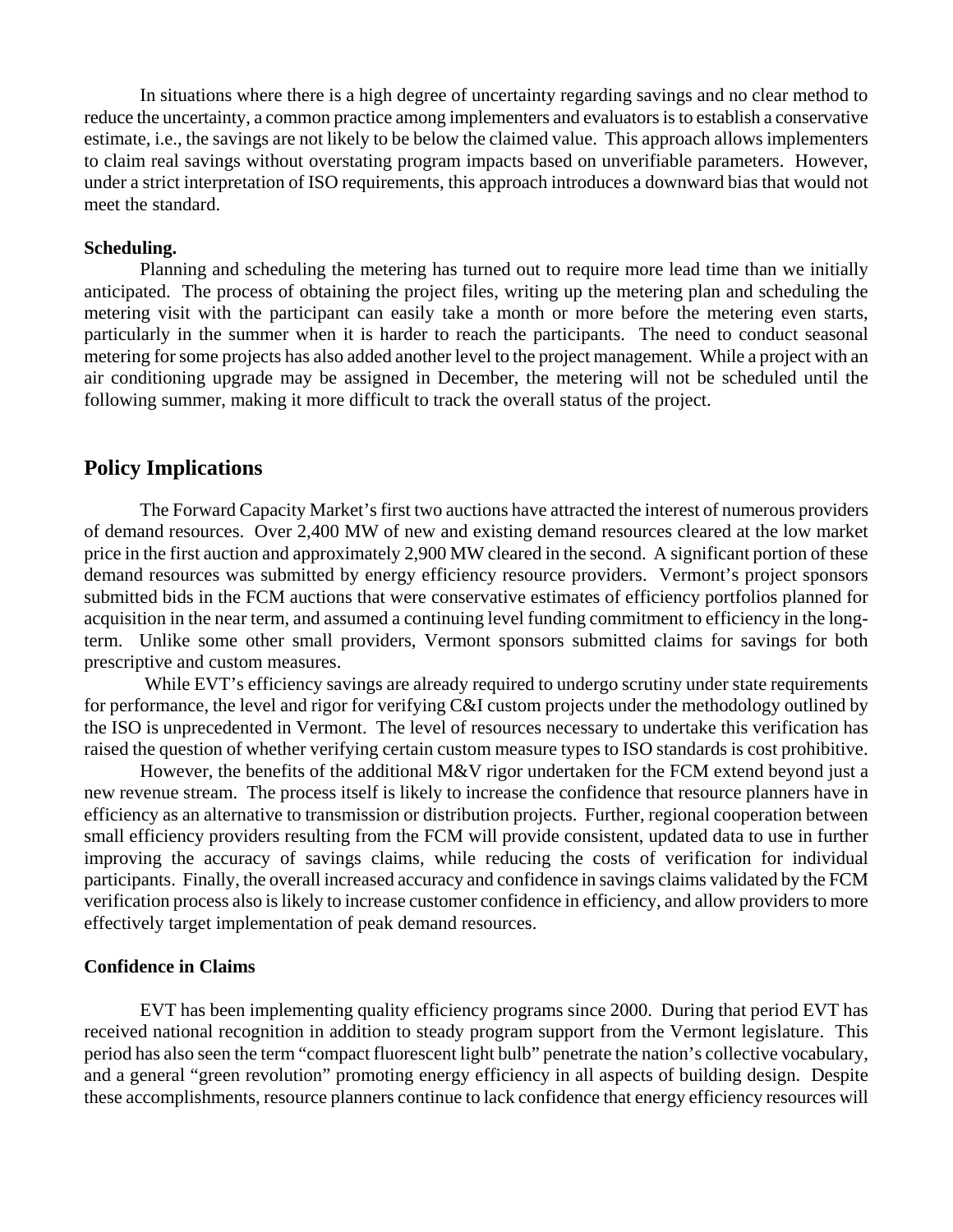deliver expected savings when really needed, and planners routinely discount energy efficiency estimates when determining a the need for additional electric generation or transmission and distribution projects.

For example, one recently filed transmission project in Vermont has discounted funded and planned savings from energy efficiency by 30% in part "to allow for a sufficient margin for error in the energy efficiency savings estimates." The petitioner also commented that savings estimates were optimistic because "the individual measure savings are based on engineering estimates and in some cases professional judgment, although some of these estimates may be very accurate, not all have been rigorously verified through actual metering" (Vermont Public Service Board Docket 7460). In another recent case the VDPS hired a consultant to evaluate the energy efficiency peak reductions used in the petitioner's analysis. The Department consultant "de-rated" energy efficiency peak reductions by roughly 30%, partly relying on the results of a regression analysis that showed substantial and unexplained differences between reported savings and their effect on Vermont's historical peak (VPSB Docket 7373). The reluctance to accept the estimated efficiency peak reductions is understandable, even if their discount appears excessive and based more on perception than hard numbers. Verification in Vermont, prior to the 2007 program year, had focused more on ensuring annual energy savings claims were accurate, and peak claims were a secondary priority (VDPS, 2008). Further, the level of metering conducted in Vermont to verify efficiency savings claims in the past had been minimal. Regulators were working under the assumption that the marginal improvement in savings estimates obtained from metering was not worth the expense.

The FCM directed regulators' and policymakers' attention more squarely to peak resource verification, and provided a revenue stream that has facilitated extensive metering efforts to increase precision and accuracy of the verification process. Within the energy efficiency community, this additional level of rigor will improve the reliability of the savings claims for the FCM and for EVT's performance contract, and will also allow implementers and evaluations to gain a better understanding of the issues that affect the uncertainty of the estimates. For power planners, more defensible and reliable estimates should lead to greater confidence in savings claims, and provide the region's resource planners less justification to discount energy efficiency's value in resource planning endeavors.

#### **Regional cooperation**

<u>.</u>

 A valuable byproduct of including demand reductions from efficiency in the FCM is that it has brought together efficiency providers from around the region to share information and collaborate on broad based evaluation efforts. The Northeast Energy Efficiency Partnership (NEEP) launched an Evaluation, Measurement & Verification (EM&V) Forum largely to help efficiency providers discuss, understand, and meet the M&V requirements of ISO-NE. Their initial goals are to "develop common/consistent EM&V protocols for energy efficiency and other demand-side resources."<sup>[1](#page-9-0)</sup> The first projects for the EM&V Forum include creating a common glossary across the region, measure characterization coordination, and end use load shape studies.

 Currently, there is a lack of understanding regarding the basis of measure characterizations used in different service territories. While there is justification for different characterizations of savings from the same measure in different locations (for example, penetration rates, demographics, weather), the assumptions that are used to develop measure characterizations are not widely understood outside the energy efficiency community. The NEEP M&V Forum provides the opportunity to clarify assumptions and methodologies used in developing measure characterizations, further increasing confidence in efficiency results.

<span id="page-9-0"></span><sup>&</sup>lt;sup>1</sup> Northeast Energy Efficiency Partnerships. http://www.neep.org/policy\_and\_outreach/EMV.html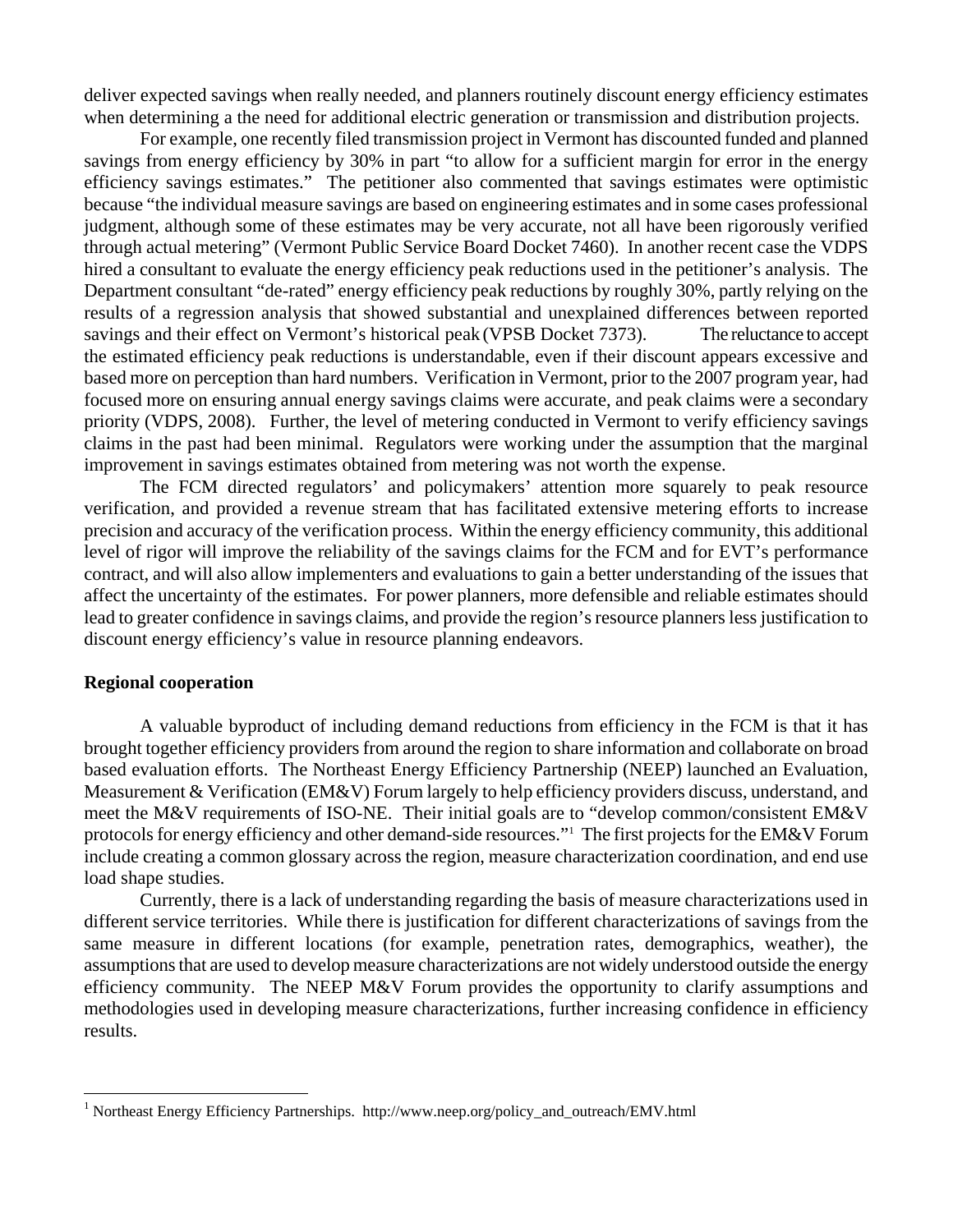### **Customer Confidence**

 In the past, participants have largely implemented energy efficiency measures based on the analysis provided by EVT or the customer's consultants and follow-up to verify measure performance has been minimal. EVT has moved toward metering as a strategy to help ensure customers that they are receiving return on their efficiency investments and to improve the accuracy of savings projections. To date, these efforts have largely focused on large custom retrofit measures. Metering a diverse set of small and medium projects will assist us with identifying areas in which demand impacts are particularly uncertain. To improve customer confidence in energy efficiency measures, a separate, project-specific calculation of the localized demand impacts can be performed based on the results of the FCM metering to estimate more accurately the performance of their efficiency investments.

# **Conclusion**

 The FCM has presented us with an opportunity to increase the reliability of the verification of demand reduction and provide more defensible estimates for both the claimed savings for the FCM and for EVT's contract with the Vermont Public Service Board, and also for more general applications when planning for Vermont's future energy and transmission needs. Through the process of planning for and implementing the M&V plan for the FCM, the evaluation team has accumulated a base of knowledge regarding how to work effectively within the ISO guidelines to verify demand reduction for custom C&I projects. Some of the critical lessons learned are enumerated below.

- Sampling requires careful stratification. Our evaluation team finally settled on using the project and end use as a sampling unit, and stratifying by market type, end use, project size, and seasonality.
- Attempting to conduct real time sampling to obtain pre-installation for retrofit baselines turned out to be time-consuming, costly and ultimately ineffective. Only a handful of the selected projects could be pre-metered. Our evaluation team is considering conducting all sampling after project completion and relying on state or federal standards for the baseline for the few retrofit projects where no other approach can be applied.
- Standard practice is likely to be the baseline standard for specialized projects. A review of these types of projects with substantial savings would allow us to identify a few critical areas where market characterizations would be highly useful for establishing standard practice. The VDPS may then consider how to incorporate this activity into its broader evaluation mandate.
- Maintaining independence by drawing clear lines between implementation and evaluation is not a straightforward process due to the timing of the verification and interactions with the participants. Finalizing savings estimates prior to selection for verification will eliminate the perception that being aware of the selected projects may result in increased scrutiny on the part of the implementers, however inadvertently.
- The high volume of projects to be metered combined with the rigorous ISO standards for measurement accuracy requires intensive QC. Evaluators need to plan for long leads times to arrange for the metering and also to ensure that the metering can be conducted during the critical months for seasonal measures.

These insights have assisted us in developing a robust and flexible system for verifying EVT's demand reduction claims.

The ISO standards are highly specific and rigorous with regard to sampling and measurement error. While this approach is understandable given that these sources of error are easily quantified, they do not address two other sources of errors that are likely to introduce a substantially higher degree of uncertainty to estimating demand reduction: 1) engineering interpretation of the metering data and/or the application of